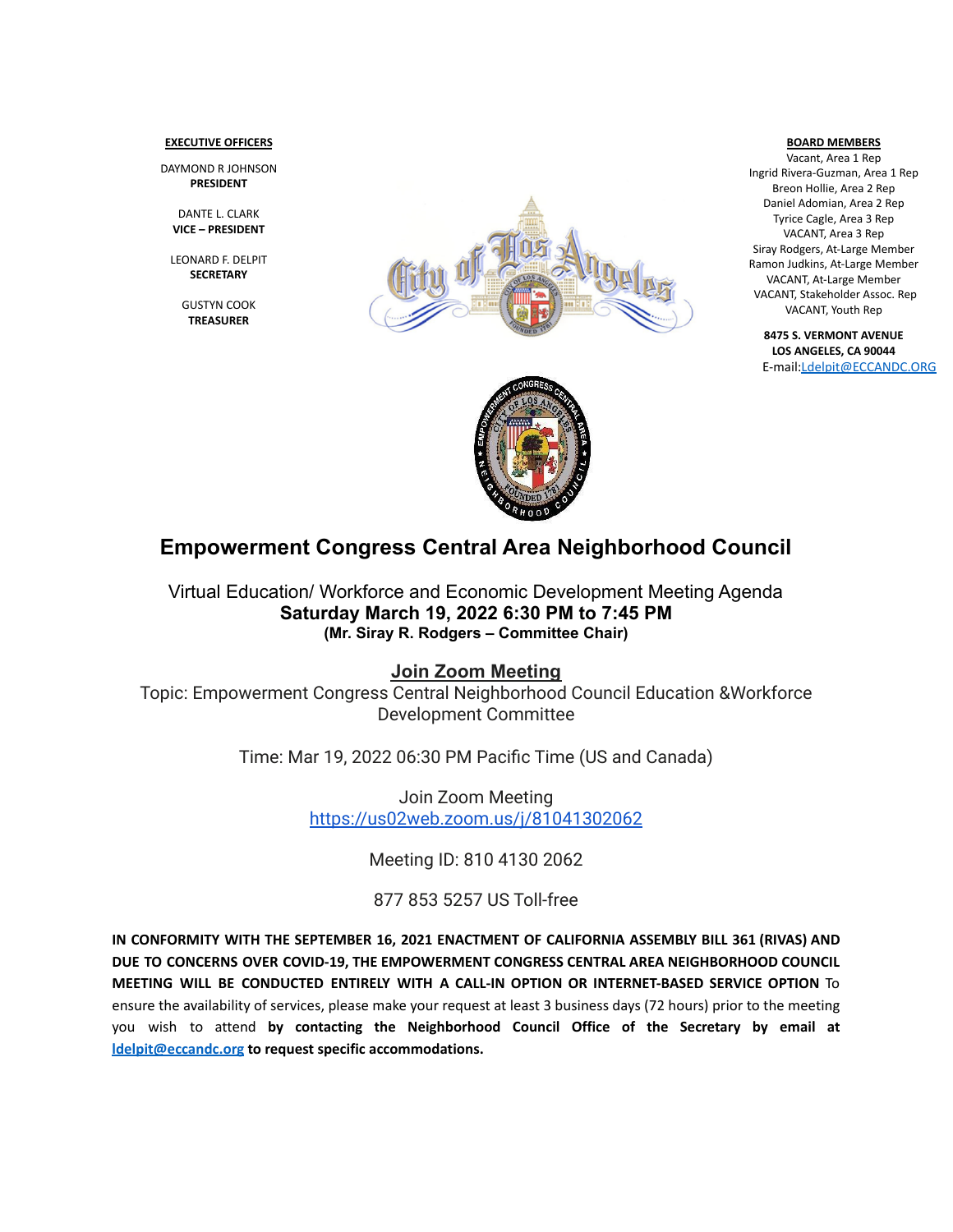Si requiere servicios de traducción, favor de avisar al Concejo Vecinal 3 días de trabajo (72 horas) antes del **evento. Por favor contacte por correo electrónico a secretaria al [ldelpit@eccandc.org](mailto:ldelpit@eccandc.org) para avisar al Concejo Vecinal.**

**Every person wishing to address the Board** must dial **877 853 5257 US Toll-free** and enter **810 4130 2062** and then press # to join the meeting. **PUBLIC COMMENTS AT NEIGHBORHOOD COUNCIL MEETINGS:** When prompted by the presiding officer, to provide public input at the Neighborhood Council meeting the public will be requested to **dial** \*9 or use the Raise Hand option, to address the Board on any agenda item before the Board takes an action on an *item*. Comments from the public on agenda items will be heard only when the respective item is being considered.

Comments from the public on other matters not appearing on the agenda that are within the Board's jurisdiction will be heard during the General Public Comment period. Please note that under the Brown Act, *the Board is* prevented from responding to or acting on a matter that you bring to its attention during the General Public Comment period; however, the issue raised by a member of the public may become the subject of a future Board *meeting*. **Public comment is limited 2 minutes per speaker,** unless adjusted by the presiding officer of the Board.

#### **Notice to Paid Representatives -**

If you are compensated to monitor, attend, or speak at this meeting, City law may require you to register as a lobbyist and report your activity. See Los Angeles Municipal Code Section 48.01 et seq. More information is available at ethics.lacity.org/lobbying. For assistance, please contact the Ethics Commission at (213) 978-1960 or ethics.commission@lacity.org

**AB 361 Updates**: Public comment cannot be required to be submitted in advance of the meeting; only real-time public comment is required. If there are any broadcasting interruptions that prevent the public from observing or hearing the meeting, the meeting must be recessed or adjourned. If members of the public are unable to provide public comment or be heard due to issues within the Neighborhood Council's control, the meeting must be recessed or adjourned*.* **Any messaging or virtual background is in the control of the individual board member in** their personal capacity and does not reflect any formal position of the Neighborhood Council or the City of Los **Angeles**

The Neighborhood Council system enables meaningful civic participation for all Angelenos and serves as a voice for improving government responsiveness to local communities and their needs. We are an advisory body to the City of Los Angeles, comprised of stakeholder volunteers who are devoted to the mission of improving our communities.

**I. Call To Order & ROLL CALL:** This committee meeting of the Education/ Workforce and Economic Development has been called in an abundance of caution to satisfy the Ralph M. Brown Act. The Education/ Workforce and Economic Development are standing committees of the Empowerment Congress Central Area Neighborhood Development Council (ECCANDC) and are **advisory in nature to the board.** Any decisions made at this meeting **are not considered board actions** and shall go back only **as recommendations** to the ECCANDC board for a final vote at a regular or special board meeting.

| H.  | <b>Chair Report</b>                                                                                             | (Committee Chair)      |
|-----|-----------------------------------------------------------------------------------------------------------------|------------------------|
| Ш.  | <b>Social Media Consultation - The Barron Review</b>                                                            | (Mr. Tirelle Barron)   |
| IV. | <b>School Gardens Initiative and Outreach Planning</b><br>(discussion of taskforce, community impact statement) | (Committee Discussion) |

**V. Community Outreach/ Western Ave. Redesign (Committee Discussion)**